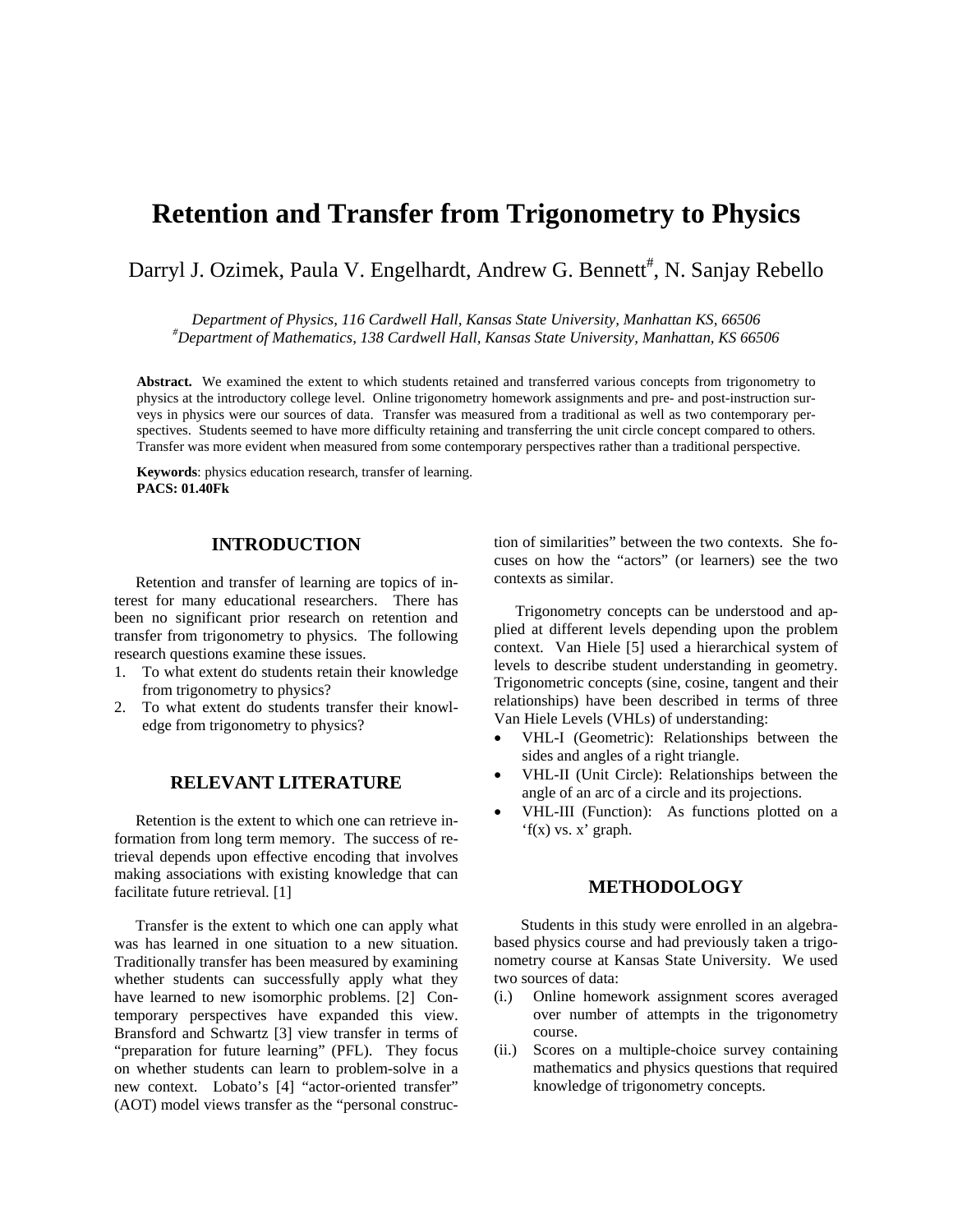The survey was given on the first day of the physics course (pre-instruction) and again after they had completed the relevant topics (post-instruction) in the course. The survey contained 18 multiple-choice questions, organized into three groups – one for each VHL. Each group contained 'abstract' questions that tested trigonometry concepts devoid of a physics context paired with 'contextual' questions that required students to apply trigonometry concepts in a physics context. Figure 1 shows an 'abstract' question and an isomorphic 'contextual' question.



**FIGURE 1.** An 'abstract' (math) VHL-I question and its 'contextual' (physics) isomorphic question.

# **Research Q # 1: Retention**

Student scores on the pre-instruction survey for the 'abstract' questions for each VHL were used to assess retention. We did not consider the 'contextual' physics questions because these questions require students to apply their knowledge in a new context and therefore measure transfer rather than retention. To account for the fact that a concept (VHL) that was not initially learned will not be retained, we divided the preinstruction math score with the online homework score for that VHL. Thus, our retention metric was:

$$
Retention = \frac{Abstract'(Math) Score on Pre-Survey}{Online Trig Score per Attempt}
$$
 (1)

## **Research Q # 2: Transfer**

Transfer was examined from a 'traditional' and two 'contemporary' perspectives (PFL and AOT). Each perspective carries a set of criteria and uses different measurements as summarized in Table 1.

| <b>Criteria</b> for<br><b>Measure of trans-</b> |                                                                                                            |                                                                                                                    |  |  |  |
|-------------------------------------------------|------------------------------------------------------------------------------------------------------------|--------------------------------------------------------------------------------------------------------------------|--|--|--|
| Perspec-<br>tive                                | transfer                                                                                                   | fer in this study                                                                                                  |  |  |  |
| 'Tradi-<br>tional'                              | Apply knowledge<br>learned in a prior<br>context to solve a<br>problem in a new<br>context.                | Correlation between<br>online trig score per<br>attempt and 'contex-<br>tual' physics score in<br>pre/post survey. |  |  |  |
| 'Contem-<br>porary'<br>PFL.                     | Apply knowledge<br>learned in a prior<br>context to <i>learn</i> to<br>solve problems in<br>a new context. | Correlation between<br>online trig score per<br>attempt and <i>gains</i> in<br>'contextual' physics<br>questions.  |  |  |  |
| 'Contem-<br>porary'<br>AOT                      | Recognize rela-<br>tions of similarity<br>between the two<br>contexts.                                     | Correlations between<br>'abstract' and 'con-<br>textual' scores on the<br>same survey.                             |  |  |  |

**TABLE 1**: Perspectives of Transfer

## *'Traditional' Perspective*

From the 'traditional' perspective transfer is measured as the ability to apply knowledge learned in a prior situation to a new situation. Transfer can be measured by comparing performance in the new situation (physics) with performance in the situation in which the knowledge was learned (trigonometry). We calculated correlations between students' online trigonometry scores with their scores on the 'contextual' physics problems on the pre- and post-instruction surveys at the same VHL. A statistically significant correlation between the average online trigonometry score and the average score on the physics survey questions at the same VHL was considered evidence of transfer.

#### *'Contemporary' Perspective # 1: PFL*

The 'contemporary' PFL perspective focuses on whether students' initial learning prepares them to *learn* how to problem-solve in a new context. In this study we examined whether students learning in a trigonometry course prepared them to learn physics. As per the PFL perspective we calculated correlations between students' online trigonometry scores and gains (pre- vs. post-instruction) on the 'contextual' physics scores at the same VHL. The rationale for using *gains* is that they are a measure of *learning* in the physics context. Thus, using gains to measure transfer is consistent with the PFL perspective which views transfer as the ability to learn in the new context.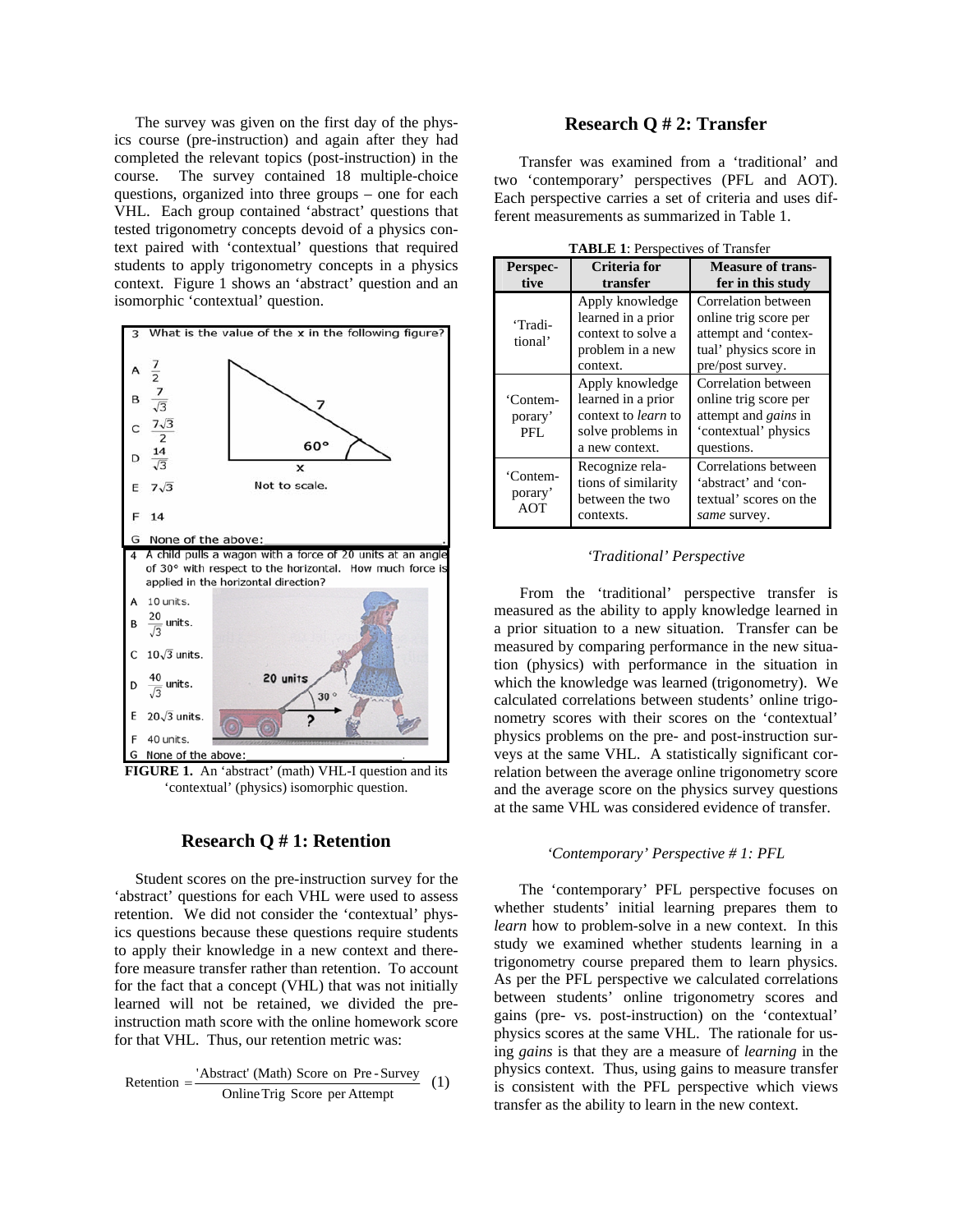#### *'Contemporary' Perspective # 2: AOT*

In the 'contemporary' AOT perspective, evidence of transfer is found when students create 'relations of similarity' between two situations, i.e. when they notice that two situations are similar in some way. As per this perspective we detect transfer through correlations between student performances on questions on the same survey. The fact that students' performance on two questions is significantly correlated implies that these questions have something similar about them from the students' perspective. This studentcentered notion of perceived similarity is considered sufficient evidence of transfer.

As per the AOT perspective we calculated correlations between scores on the 'abstract' (math) and isomorphic 'contextual' (physics) questions at the same VHL on the same (pre- and post-instruction) survey. The rationale for using correlations between 'abstract' and 'contextual' question is that the degree of correlation between scores on an 'abstract' (math) problem and an isomorphic 'contextual' (physics) problem is a measure of the similarities perceived by students between these two problems.

## **RESULTS & DISCUSSION**

### **Research Q# 1: Retention**

To examine retention we used the metric described in equation (1) to calculate a retention score for each student at each VHL. The average (n=38) retention scores for each VHL are shown in Figure 2.



**FIGURE 2:** average retention scores (n=38) for each VHLcalculated as per equation (1).

Students appear to have greater difficulty retaining VHL-II concepts than VHL-I and VHL-III concepts.

Differences between VHL-II and VHL-I or VHL-III at the p<0.02 significance level were detected. These results appear to indicate that the unit circle concept in trigonometry is more difficult for students to retain than the geometric or function concepts.

# **Research Q # 2: Transfer**

As summarized in Table 1, transfer was analyzed using multiple perspectives. We describe below our results from each perspective.

#### *'Traditional' Perspective*

As per the 'traditional' perspective, we calculated correlations between average scores on online trigonometry assignments and scores on the 'contextual' physics questions (pre- and post-instruction survey) at each VHL. No statistically significant correlations were found at any of the VHLs for either the pre- or the post-instruction survey. Thus, no evidence of transfer was found from the traditional perspective.

#### *'Contemporary' Perspective # 1: PFL*

As per the PFL perspective, we calculated correlations (Table 2) between the *gains* (post-instruction − pre-instruction) on the physics survey at each VHL with the scores on online trigonometry assignments at the same VHL.

| <b>TABLE 2:</b> Measuring transfer as from the |
|------------------------------------------------|
| 'contemporary' PFL perspective                 |

| $\bullet$ ontoinpoint; $\bullet$ is $\bullet$ points to $\bullet$                                |         |                 |  |  |
|--------------------------------------------------------------------------------------------------|---------|-----------------|--|--|
| <b>Correlation between</b><br><b>Physics Gain &amp; Online Trigonometry Scores</b><br>$(n = 31)$ |         |                 |  |  |
|                                                                                                  | r       | p<              |  |  |
| VHL-I                                                                                            | 0.36    | 0.05            |  |  |
| VHL-II                                                                                           | 0.13    | Not Significant |  |  |
| VHL-III                                                                                          | $-0.15$ | Not Significant |  |  |

A statistically significant  $(p<0.05)$  correlation (0.36) was found only for VHL-I. Thus, as per the PFL perspective, it appeared that students successfully transferred their learning at the geometric level (VHL-I), but not at the unit circle level (VHL-II) or the functional level (VHL-III).

#### *'Contemporary' Perspective # 2: AOT*

As per the AOT perspective, we calculated correlations (Table 3) between 'abstract' (math) and 'contex